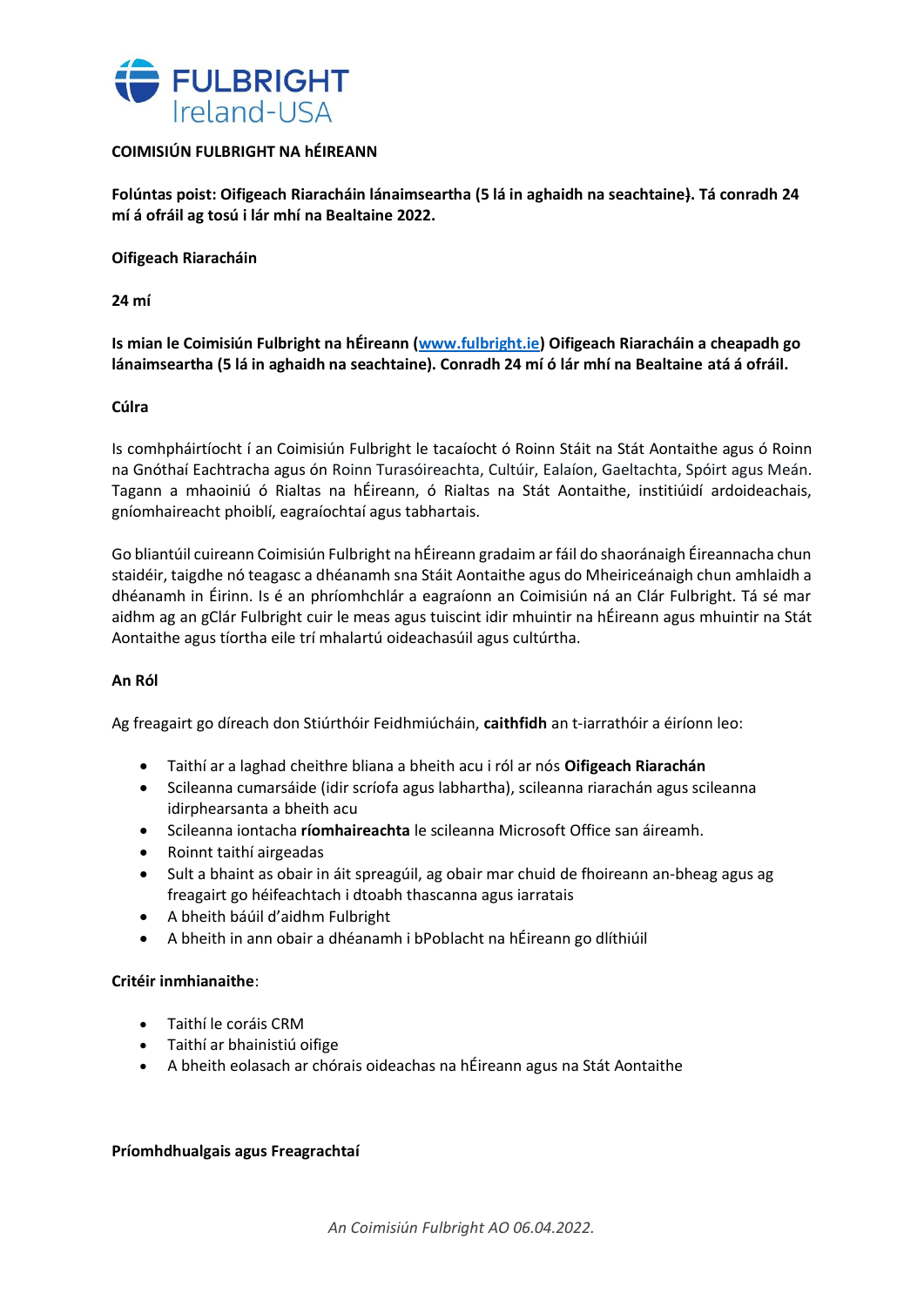

Tá liosta thíos de na príomhdhualgais atá ag dul leis an bpost seo ach tiocfaidh cinn eile chun cinn ó am go ham agus is féidir iad a athrú de réir comhthéacs, tosaíochtaí agus gníomhachtaí an Choimisiúin.

## **Riarachán:**

- Ag tacú le dulgais riarachán an Stiúrthóra Feidhmiúcháin
- Ag bainistiú íocaíochtaí atá le déanamh ag an Stiúrthóir Feidhmiúchán
- Ag cur tacaíochta riaracháin ar fáil do na Dámhachtaithe faoi mar atá sin de dhíth
- Ag riaradh an córas CRM
- Ag cur tacaíochta riaracháin ar fáil do na tréimhsí oiliúna culthúrhta/ócáidí faoi mar atá sin de dhíth
- Ag cur tacaíochta ar fáil do na gradaim agus do na cláracha cumarsáide ag na hamanna is gnóthaí
- Dualgais eile mar a roghnaíonn an Stiúrthóir Feidhmiúcháin

# **Cruinnithe Boird / Imeachtaí:**

• Tacaíocht riarachán a shaolathrú ag cruinnithe boird an Choimisiúin agus ag imeachtaí (caipéis agus bia a eagrú srl).

## **Riarachán Ginearálta:**

- Ag cabhrú le bainistiú comhad agus dialanna, riarachán oifige, guthán agus post.
- Ag déanamh monatóireachta ar agus ag ordú earraí oifige.

## **Luach Saothair agus Sochair**

**Conradh:** Conradh bliana a thosnóidh i lár mhí na Bealtaine atá ar fáil mar thús. Beidh tréimhse phromhaidh i gceist a mharfaidh 6 mhí. Tá seans go gcuirfí leis an gconradh

| Tuarastal:         | Le €38,000                                                                                                                     |
|--------------------|--------------------------------------------------------------------------------------------------------------------------------|
| Pinsean:           | Tá scéim pinsin ag an gCoimisiún                                                                                               |
| Buntáistí eile:    | Tá scéim "bás le linn seirbhíse" ag an gCoimisiún                                                                              |
| Saoire Bhliantúil: | 22 lá (2 lá ceiliúrtha de chuid na Stát Aontaithe san áireamh)                                                                 |
| Lonnaíocht:        | Bíonn daoine fostaithe ón príomhoifig ar Chearnóg Mhuirfean ach is féidir<br>aontú ar chuid den obair sin a dhéanamh ón mbaile |

### **Iarratas**

Spriocdháta le haghaidh iarratas comhlánaithe **roimh an 22.04.2022 ag a 17:00.**